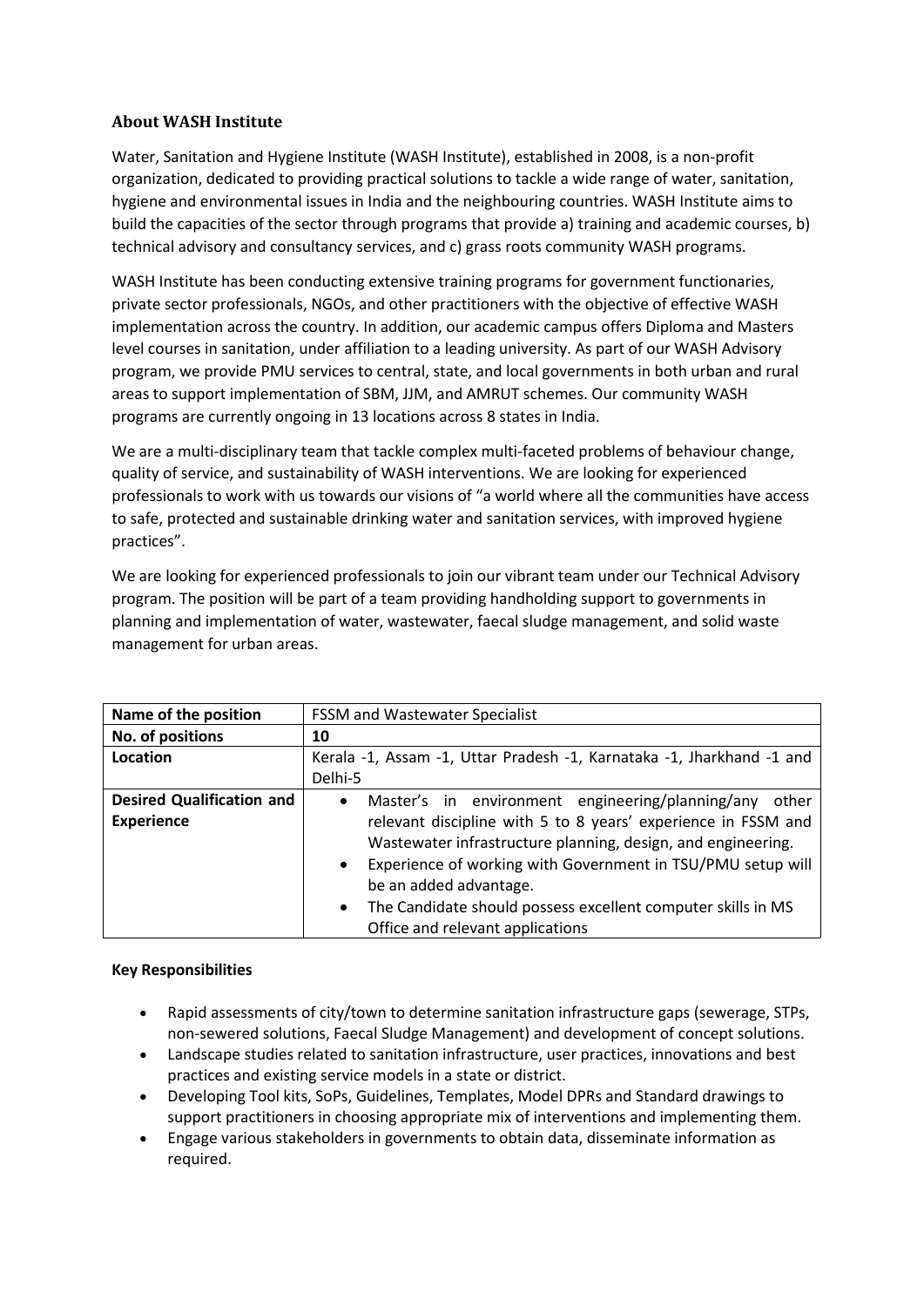- Assist in capacity building and knowledge management and provide technical inputs to design of communication programs as required.
- Designing / developing, reviewing, and assisting in executing sanitation systems as required in various cities and towns.

## **Desired Skill set**

- Strong technical understanding with ability to collect data, analyse infrastructure gaps, and present possible solution scenarios to support decision makers in sustainable sanitation.
- Good understanding and experience of small size faecal sludge/Grey water treatment technologies and their selection for appropriate contexts is required.
- Rich experience on non-sewered sanitation and Faecal Sludge Management (FSM).
- Familiarity with digital methods (GIS) and packages (Sewer CAD etc.,) is highly desirable.
- Problem solving skills from a techno-economic point of view will be preferred.

## **Experience required**

Relevant documented experience of minimum of 5 to 8 years in handling Urban Sanitation, FSSM Wastewater Management, environmental issues etc. in the reputed concerns/organisations. Rich experience in FSSM and Wastewater management in the context of urban sanitation is essential. Experience of working with Government in TSU/PMU setup will be an added advantage.

### **Core Competence**

- Good oral and written communication and computing skills.
- Planning and coordination.
- Hands on approach to problem solving and trouble shooting
- Ability to handle challenging situations and train the staff
- Good experience in stakeholders' coordination management.
- Excellent presentation, interpersonal and administrative skills
- **•** Effective leadership and facilitation skills
- Multitasking.

#### **Languages:**

Sound knowledge of speaking, reading, and writing in English is essential and Local Language is preferable.

**Salary Package:** As per Industry Standard.

### **Placement:**

The selected candidate will be on boarded with WASH Institute and posted to work **in States Missions/National Ministry to provide Technical Support to Government Departments on FSSM and Wastewater.**

## **How to Apply**

Please submit your recent curriculum vitae, including up to a 150-200 words summary explaining why you think you are suitable for this position. Application can be e-mailed to the following address: **careers@washinstitute.org**